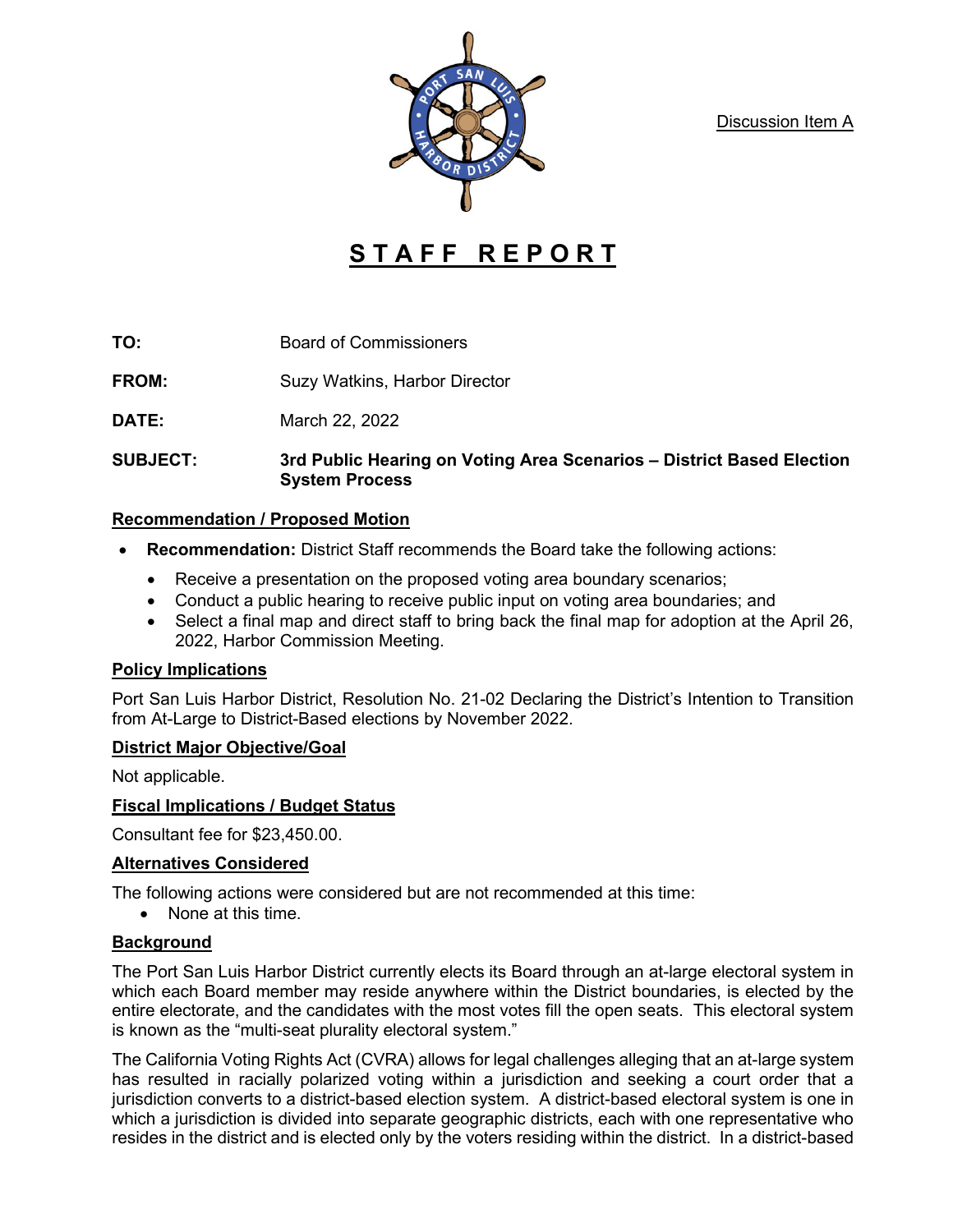system, voters within each district may vote for only one candidate. "Racially polarized voting" under the CVRA means:

"Voting in which there is a difference, as defined in case law regarding enforcement of the federal Voting Rights Act of 1965 (52 U.S.C. Sec. 10301 et seq.), in the choice of candidates or other electoral choices that are preferred by voters in a protected class, and in the choice of candidates and electoral choices that are preferred by voters in the rest of the electorate. The methodologies for estimating group voting behavior as approved in applicable federal cases to enforce the federal Voting Rights Act of 1965 (52 U.S.C. Sec. 10301 et seq.) to establish racially polarized voting may be used for purposes of this section to prove that elections are characterized by racially polarized voting."

The Act amended Elections Code Section 10010 is an attempt to provide a "safe harbor" from Act litigation for agencies that choose to voluntarily transition to a district-based election system after receiving a threat of litigation. If an entity received a demand letter, the entity is given 45 days of protection from litigation to assess the situation. If within 45 days, the agency adopts a resolution declaring its intent to transition from at-large to district-based elections, outlining specific steps to be undertaken to facilitate the transition, and estimating a time frame for action, then a potential plaintiff is prohibited from filing an action for an additional 90-day period. Under the Act, the public entity's liability is capped at  $$30,000<sup>1</sup>$  in reimbursement costs to the prospective plaintiff, if it follows the process outlined in the Act.

On December 17, 2020, the District received correspondence from Robert Goodman, Attorney at Law, noticing a violation of the CVRA. The correspondence included a timeline of 45 days from receipt to adopt a resolution outlining the District's intention to transition from at-large to district elections. As a result, on January 26, 2021, the Board of Commissioners adopted Resolution No. 21-02 which Declared the District's intention to transition from at-large to district-based elections by November 2022.

On July 27, 2021, the Commission awarded Cooperative Strategies, a redistricting consultant, a contract for the completion of the creation and implementation of voting areas, ensuring the District is in compliance with the California Voting Rights Act (CVRA).

## **Discussion**

On January 26, 2021, the Board of Commissioners adopted Resolution No. 21-02 which Declared the District's intention to transition from at-large to district-based elections by November 2022. Elections Code Section 10010 provides that before any map or maps of the boundaries for the proposed areas are drawn, the District must conduct two (2) Public Hearings over a period of no more than thirty (30) days, at which time the public is invited to provide input regarding the composition of said area boundaries.

The first Public Hearing took place at the September 28, 2021, Harbor Commission Meeting.

The second Public Hearing took place at the October 26, 2021, Harbor Commission Meeting.

The first Public Hearing where the proposed Conceptual Map Scenarios took place at the January 25, 2022, Harbor Commission Meeting.

The second Public Hearing took place on February 22, 2022, where the proposed Conceptual Map Scenarios were reviewed by the Harbor Commission and the public. The Harbor Commission reviewed the four conceptual map scenarios and recommended Map Scenario 1 and Map Scenario 4 be brought forward to the third and final public hearing.

<span id="page-1-0"></span>Adjusted annually for inflation. $<sup>1</sup>$ </sup>